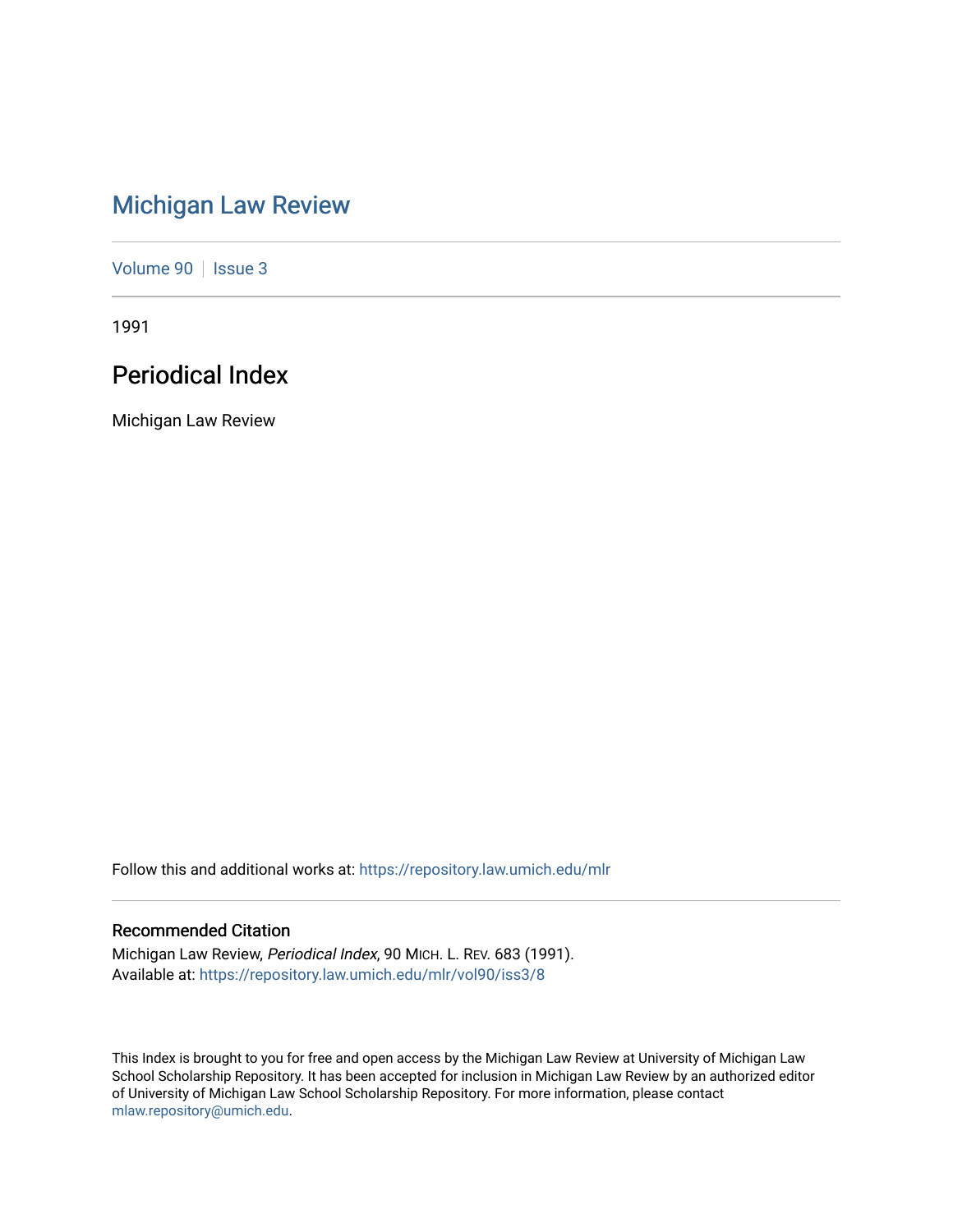# **PERIODICAL INDEX**

This Index includes *articles, comments,* and some of the longer *notes* and *recent developments*  that have appeared in leading reviews since the publication of the last issue of this *Review.* 

#### *ABORTION*

The impact of public abortion funding decisions on indigent women: a proposal to reform state statutory and constitutional abortion funding provisions. 24 U. Mich. J.L. Ref. 371-403 (Winter).

# *ACT OF STATE DOCTRINE (INTERNATIONAL LAW)*

Motivation cases and *W.S. Kirkpatrick* & *Co. v. Environmental Tectonics Corp., International.* SO Ky. L.J. 269-307 (No. 1).

#### *ATTORNEYS' FEES*

See *Deportation.* 

# *CIVIL RIGHTS*

See *Legal History, Separation of Powers.* 

# *CONSTITUTIONAL LAW*

The search for the truth in constitutional criminal procedure. Tom Stacy. 91 Colum. L. Rev. 1369-451 (Oct.).

# *CORPORATIONS*

Liquidity versus control: the institutional investor as corporate monitor. John C. Coffee, Jr. 91 Colum. L. Rev. 1277-368 (Oct.).

### *CRIMINAL LAW*

Read my lips: can false campaign promises ever be illegal? 90 Mich. L. Rev.  $\frac{1}{2}$  -  $\frac{1}{2}$ (Nov.).

### *CRIMINAL PROCEDURE*

#### See also *Constitutional Law.*

Evaluating the fourth amendment exclusionary rule: the problem of police compliance with the law. William C. Heffernan & Richard W. Lovely. 24 U. Mich. J.L. Ref. 311-69 (Winter).

An examination of emerging departure jurisprudence under the Federal Sentencing Guidelines. Bruce M. Selya & Matthew R. Kipp. 67 Notre Dame L. Rev. 1-49 (No. 1).

5Kl.l and substantial assistance departure: the illusory carrot of the Federal Sentencing Guidelines. 91 Colum. L. Rev. 1519-46 (Oct.).

## *DEPORTATION*

If an alien stays, the government pays!: applying the Equal Access to Justice Act to deportation proceedings. 67 Notre Dame L. Rev. 151-66 (No. 1).

# *DISPUTE RESOLUTION*

See *Settlements.* 

#### *DOMESTIC RELATIONS*

Stemming the modification of child-support orders by responding courts: a proposal to amend RURESA's antisupersession clause. 24 U. Mich. J.L. Ref. 405-28 (Winter).

#### *EDUCATION: FINANCE*

See *Separation of Powers.* 

### *ELECTRONIC FUNDS TRANSFERS*

See *Uniform Commercial Code.* 

# *ENVIRONMENTAL PROTECTION*

See also *Federalism, Public Health.* 

Remedying environmental racism. 90 Mich. L. Rev. 394-427 (Nov.).

#### *EQUAL PROTECTION*

See *Legal History.* 

#### *EVIDENCE*

*United States v. Piccinonna:* the Eleventh Circuit adds another approach to polygraph evidence in the federal system. 80 Ky. L.J. 225-68 (No. 1).

# *EXCLUSIONARY RULE*

See *Criminal Procedure.* 

#### *FEDERALISM*

*California v. FERC:* federal supremacy in hydroelectric power continues. 80 Ky. L.J. 353-75 (No. 1).

#### *FIRST AMENDMENT*

See *Telecommunications.* 

# *FREEDOM OF SPEECH*

Speech, harm, and self-government: understanding the ambit of the clear and present danger test. 91 Colum. L. Rev. 1453-94 (Oct.).

# *INTERNATIONAL TRADE*

Redefining actionable "subsidies" under U.S. countervailing duty law. 91 Colum. L. Rev. 1495-518 (Oct.).

### *JURISPRUDENCE*

See *Criminal Procedure.*